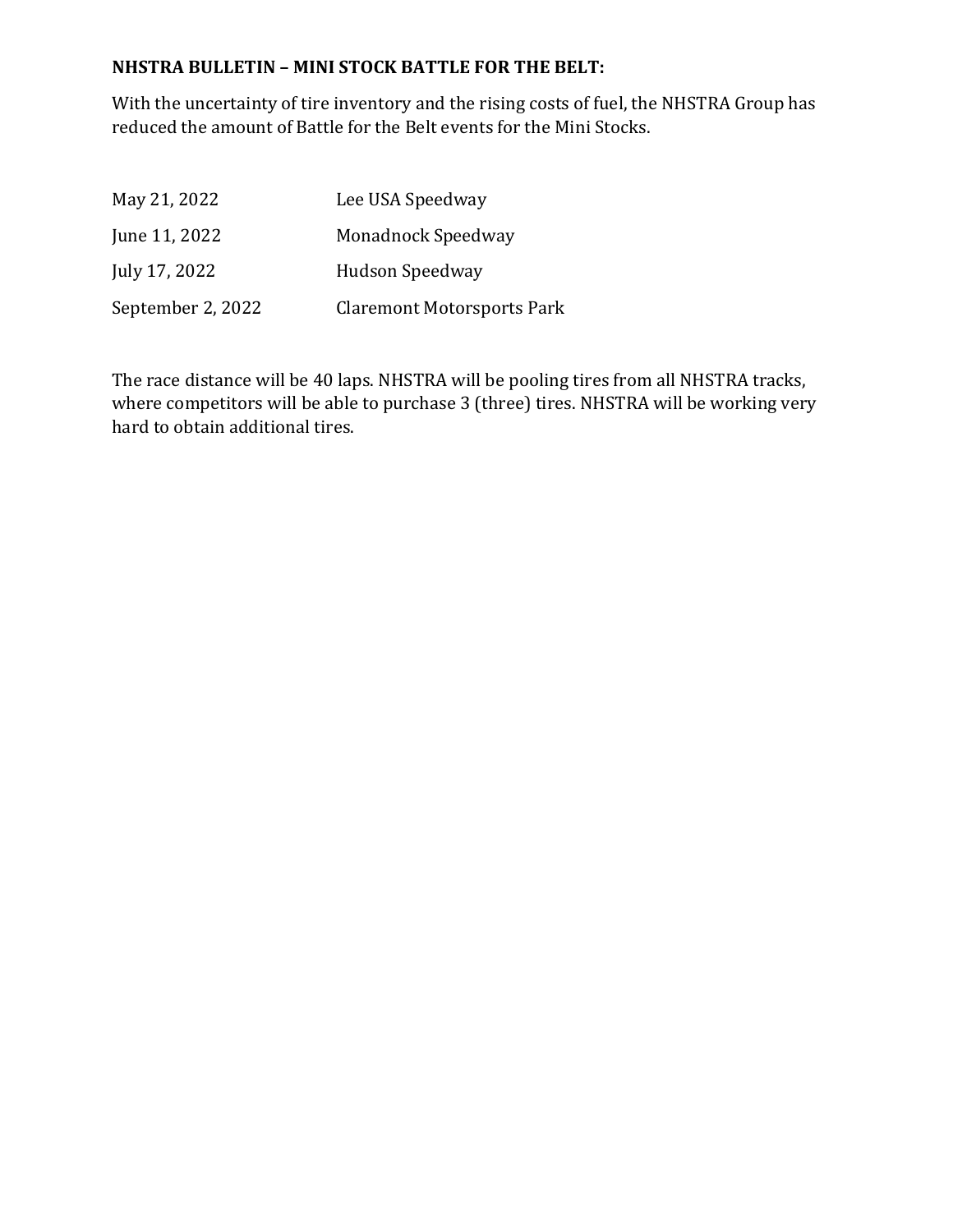## **NHSTRA BULLETIN – NHSTRA MODIFIED QUEST FOR THE CUP / WHITCOMB 5 SERIES:**

The Quest for the Cup events for the NHSTRA Modifieds will be stand-alone events and will not be in combination with the Whitcomb 5 Series.

### **NHSTRA Modifieds Quest for the Cup Dates:**

| April 24, 2022  | <b>Claremont Motorsports Park</b> |
|-----------------|-----------------------------------|
| July 2, 2022    | <b>Monadnock Speedway</b>         |
| July 31, 2022   | Hudson Speedway                   |
| October 2, 2022 | Lee USAs Speedway                 |

# **NHSTRA Modifieds Whitcomb 5 Series Events:**

| May 1, 2022        | <b>Monadnock Speedway</b>         |
|--------------------|-----------------------------------|
| June 17, 2022      | <b>Claremont Motorsports Park</b> |
| July 15, 2022      | Lee USA Speedway                  |
| August 14, 2022    | Hudson Speedway                   |
| September 17, 2022 | <b>Monadnock Speedway</b>         |